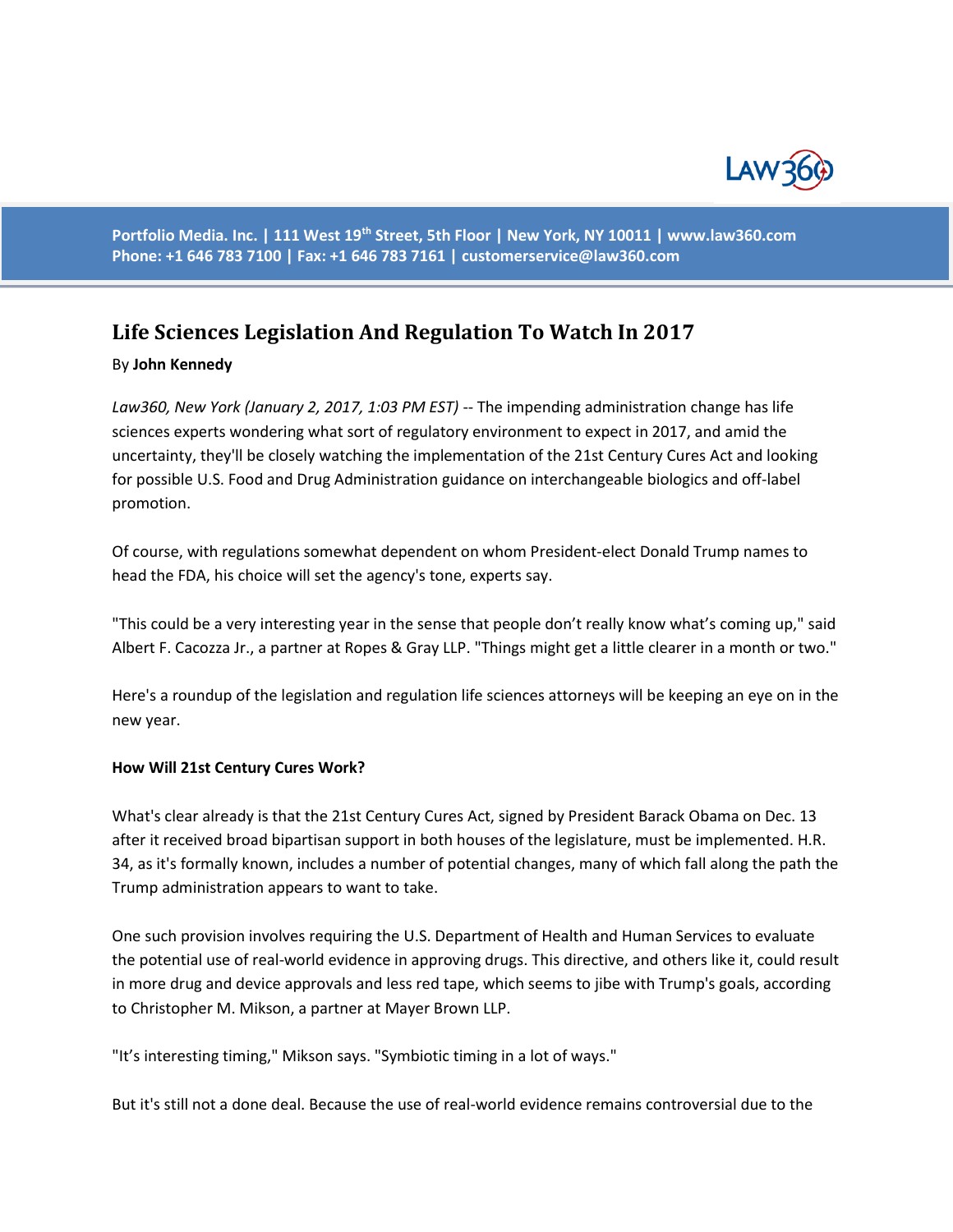vast array of information that could be covered by its definition, we should expect ongoing clarifications regarding what, exactly, the term means, says Edward Dougherty, a principal in Dentons' global health care practice.

Opponents of using real-world evidence argue that it could weaken approval standards, but proponents simply see it as taking into account more evidence. The law itself is clear that nothing within its text should be construed to change the current standard of approval from requiring "substantial evidence"; it just allows new types of evidence to be accepted.

"[Clinical] trials can give you good data in some cases but can be real impediments to bringing a product to market," said James A. Boiani of Epstein Becker Green. "Now with the cloud and web-based computing, there's just a lot more information out there."

Given that the draft guidance for real-world evidence relating to medical devices has included database studies and pragmatic clinical trials, experts say it's likely that the FDA will similarly balance all available information with its goals of keeping consumers safe and approving effective products.

"We can expect it's going to have a similar emphasis on reliability and relevance," Patricia A. Carson, a partner at Kirkland & Ellis LLP, said of what possible guidance could look like.

## **Will Off-Label Promotion Stay Off-Limits?**

The FDA is also looking to provide direction regarding what, if anything, companies are allowed to say about off-label uses for FDA-approved products. The agency held two days of hearings on this longstanding issue in November, and it's one area experts say the Trump administration could push the agency on.

"A new commissioner in a supposed deregulatory environment might be more aggressive in getting that sort of guidance out," Cacozza says.

Historically, any statement that doesn't match what's on a product's label has been considered false and misleading, even if the statement is true, simply because it hasn't been blessed by the FDA, Cacozza says. However, the U.S. Supreme Court has deemed commercial speech protected by the First Amendment, and a number of recent cases, including Amarin Pharma Inc. v. FDA, have successfully challenged the FDA's ability to prohibit such speech.

In August 2015, U.S. District Judge Paul A. Engelmayer granted Amarin's preliminary injunction motion, ruling that the company is allowed to talk truthfully about off-label uses of omega-3 drug Vascepa for patients with "persistently high triglycerides," without fear of prosecution. Amarin and the FDA settled the dispute in March.

Under Trump's administration, this issue could garner more attention. Mikson says that whoever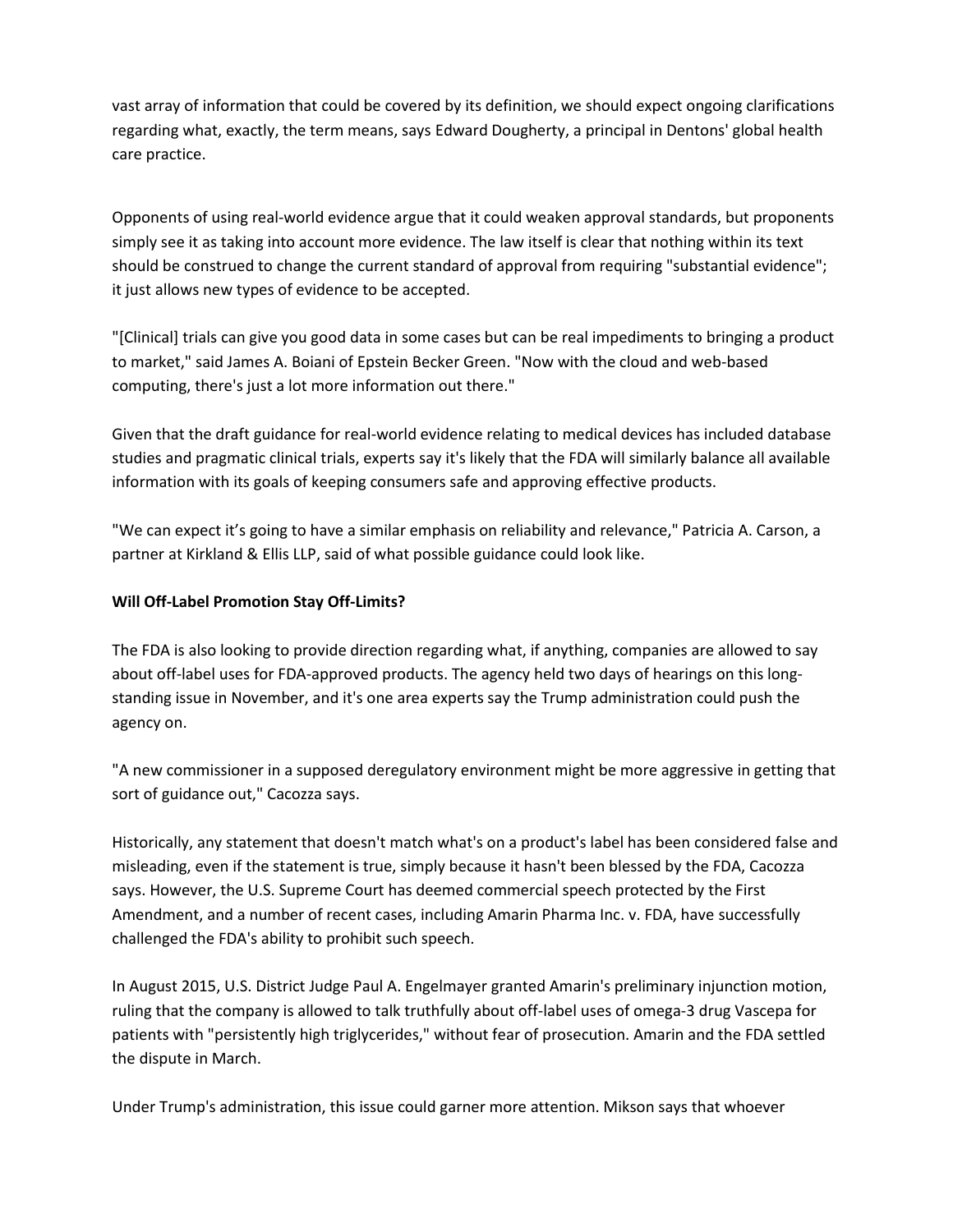becomes FDA commissioner is likely to relax enforcement in general and potentially also to push for guidance on off-label promotion.

Dougherty, however, doubts the agency will be quick to allow companies to promote off-label uses even if the promotions are true and not misleading. Such a decision may be viewed as a slippery slope, given the agency's mission of protecting public safety, he says, adding that if the FDA does move to resolve this dispute, it may happen slowly.

This topic is of particular interest in the diagnostics industry, where companies sell instruments and chemicals to laboratories that make their own test procedures. Because of the FDA's restrictions on offlabel promotion, manufacturers can't talk to labs about how to use their products in lab-developed tests, Boiani says.

The idea that one manufacturer can't talk to another about how tests should be developed using its products is hard to justify, he says.

## **What Does an Interchangeable Biologic Look Like?**

Interchangeability for biologics is another area that has seen much discussion but no FDA action yet, experts say.

"The industry is very interested in seeing the FDA's thoughts on that," says Scott Lassman, a partner at Goodwin Procter LLP.

The FDA currently has two standards for nonbranded biologics: similar and interchangeable. Unlike a generic drug, a biosimilar cannot be substituted for the branded biologic because it isn't exactly the same or close enough to be interchangeable.

The agency has suggested that biologic approvals may be done sequentially  $-$  first for a biosimilar and then, if the company wants to go further and submit another application, for an interchangeable product. But the FDA has so far been silent about what the requirements for interchangeability will be, Lassman says.

Trump's administration could see interchangeability as an enticing subject for further guidance. Obama has viewed biosimilars as a path to lower drug prices, and given the amount of attention drug prices drew during the campaign, it wouldn't be surprising for Trump to see them the same way, Mikson says.

### **How Easily Will FDA User Fees Be Reauthorized?**

The FDA's user fee acts expire during 2017, and these fees, which form the fabric of the agency's budget, will have to be reauthorized before the end of the fiscal year. User fees are typically a bipartisan issue, and they have been reauthorized every five years since the 1990s. But because they're seen as mustpass legislation, lawmakers may try to attach sought-after FDA reforms to the proposals, Cacozza says.